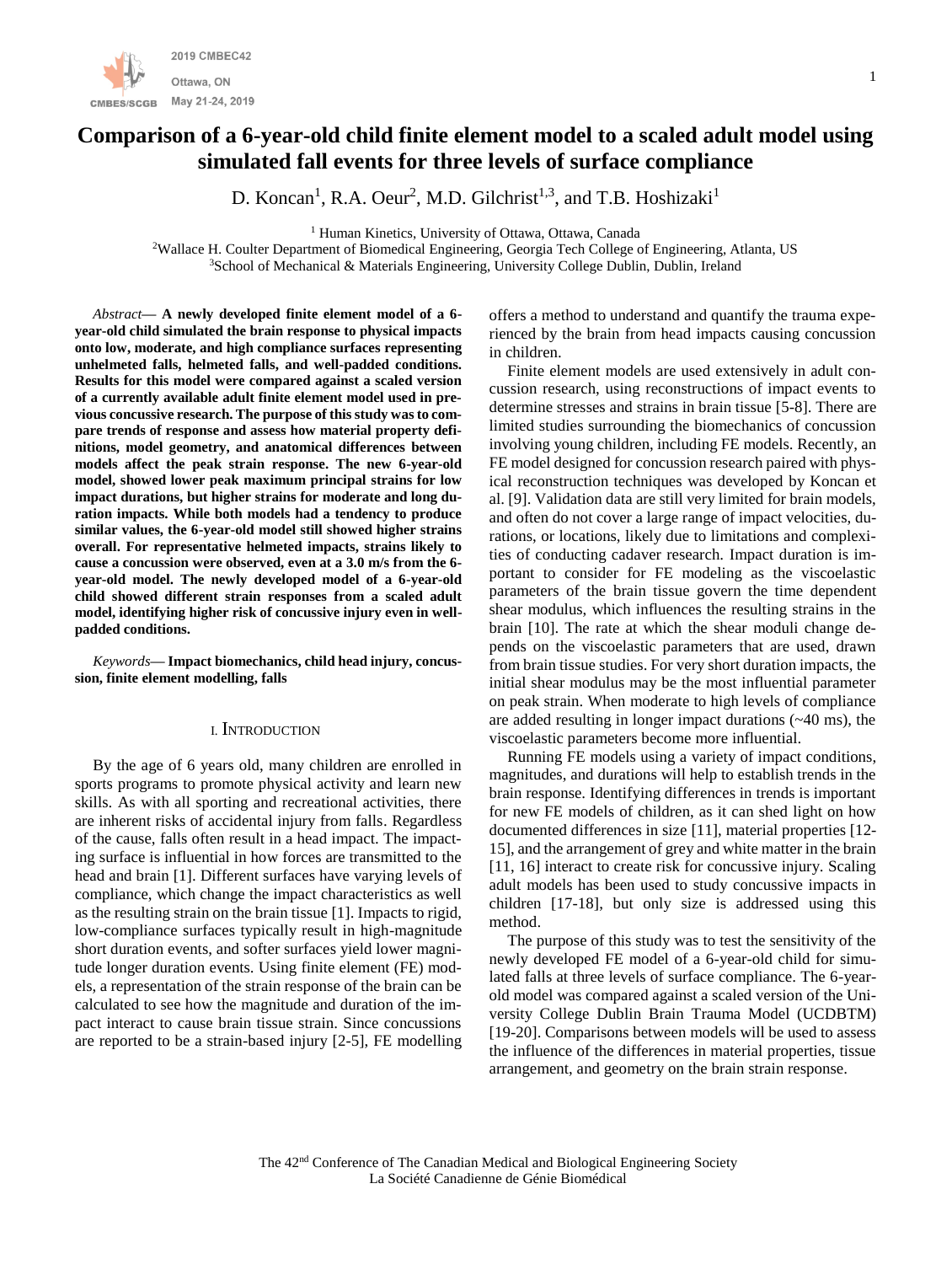## II. METHODS

The 6-year-old model being tested in this study was developed and validated by Koncan et al. [9]. The model was created using an MRI of a 6-year-old child and includes the skull, CSF, pia, tentorium and falx, grey matter, white matter, cerebellum, and brainstem.

A subset of physical impact tests conducted on the Hybrid III 6-year-old head form were taken from a previous study and were simulated in this current study [1]. Impacts were conducted at three levels of surface compliance to elicit three groupings of impact durations typical of sports: short  $($   $\sim$  5 ms), moderate  $(\sim 15 \text{ ms})$ , and long  $(\sim 25 \text{ ms})$  [1, 21]. Steel was used to represent a low compliance, characteristic of unprotected falls onto rigid surfaces. A 0.025 m thick vinyl nitrile (VN) foam was used to represent a moderate compliance, characteristic of a protected or helmeted fall [22]. A 0.067 m thick Rubatex R338 rubber foam was used to represent a high compliance for falls onto well-padded surfaces such as a gymnastics mat.

Impacts were conducted at three different velocities: 1.5 m/s, 3.0 m/s, and 4.5 m/s, covering a low to high range of fall velocities which are consistent for children from fall simulations [23-24]. Impacts to steel were not conducted at 4.5 m/s to prevent equipment damage. The front of the head was chosen as the impact location to reflect a common impact site in children's falls. Finite element model responses of the 6 year-old model were compared to a scaled version of the UCDBTM, both run using Abaqus finite element software (Dassault Systèmes, 2019).

*Equipment:* Impacts were conducted using a monorail drop rig. The head and neck form were attached to a drop carriage, which were then lifted to the prescribed height and dropped onto the anvils. Impact velocity was measured with a time gate positioned 0.02 m of the impact anvil.

An instrumented Hybrid III 6-year-old head form was used in this study, attached to a non-directional neck form. A non-directional neck was used since the standard Hybrid III neck form has a directional design to properly reflect flexion and extension movements from car crash environments [25- 27]. The neck form is further described by Oeur et al. [1], along with details regarding data collection, and filtering.

*Finite element models:* The average version of the 6-year old model presented by Koncan et al. [9] was used for this study. Viscoelastic properties of the 6-year-old brain model and the scaled adult model are shown in Table 1 and Table 2 respectively. The 6-year-old model employs the Ogden hyper-viscoelastic model for the brain tissue, and has a continuous mesh for the brain matter connecting to the CSF, where the scaled adult model has a contact surface definition to allow relative brain-skull motion. For further details regarding model development and validation, readers are directed to the

papers by Koncan et al. [9], and those by Horgan and Gilchrist [19-20].

Table 1 Viscoelastic material properties of the brain of the 6-year-old child finite element model

|              | Initial<br>shear<br>modulus<br>(kPa) | Ogden material<br>constant $\alpha$ | g1, $\tau$ 1 (s), g2, $\tau$ 2 (s), g $\infty$ |  |  |
|--------------|--------------------------------------|-------------------------------------|------------------------------------------------|--|--|
| Grey matter  | 6.97                                 |                                     |                                                |  |  |
| White matter | 8.71                                 |                                     |                                                |  |  |
| Brain stem   | 15.7                                 | 0.59                                | 0.45, 0.021, 0.30, 0.2, 0.25                   |  |  |
| Cerebellum   | 6.97                                 |                                     |                                                |  |  |

The 6-year-old model was compared against the scaled version of the UCDBTM [19-20]. The scaled version of the UCDBTM was created by modifying the model to 90% of its original size. While the scaled model does not match the size of the new 6-year-old model, it was scaled based on a brain size study [28], and is being used to serve as a benchmark of response since it has been used in previous studies of concussion in young children [17-18]. Material properties for the scaled model were not altered from the original UCDBTM [19-20], which employs a linear viscoelastic model for the brain tissue.

Table 1 Viscoelastic material properties of the scaled adult brain model

|              | Short term<br>shear modu-<br>lus (kPa) | Long term shear<br>modulus (kPa) | Decay<br>constant<br>$(s^{-1})$ | Bulk<br>modulus<br>(GPa) |
|--------------|----------------------------------------|----------------------------------|---------------------------------|--------------------------|
| Grey matter  | 10                                     | 2.0                              |                                 | 2.19                     |
| White matter | 12.5                                   | 2.5                              |                                 |                          |
| Brain stem   | 22.5                                   | 4.5                              | 80                              |                          |
| Cerebellum   | 10                                     | 2.5                              |                                 |                          |

The model responses were compared based on a commonly used metric in concussive research, maximum principal strain (MPS). Comparisons of MPS were made for responses in the grey and white matter for each model, assessing how strain patterns differ between models.

*Statistics:* Two factorial ANOVAs were run to identify main effects of velocity and compliance on the model strain responses in the grey matter and white matter. Independent ttests were then run, comparing the two model responses at each level of velocity and compliance. Statistical tests were run using IBM SPSS Statistics V 19.0 (Armonk, New York, USA) using an alpha level of 0.05 for the factorial ANOVAs (p<0.05), and an adjusted alpha level for the t-tests to account for multiple comparisons ( $p<0.05/8$ ,  $p<0.0063$ ).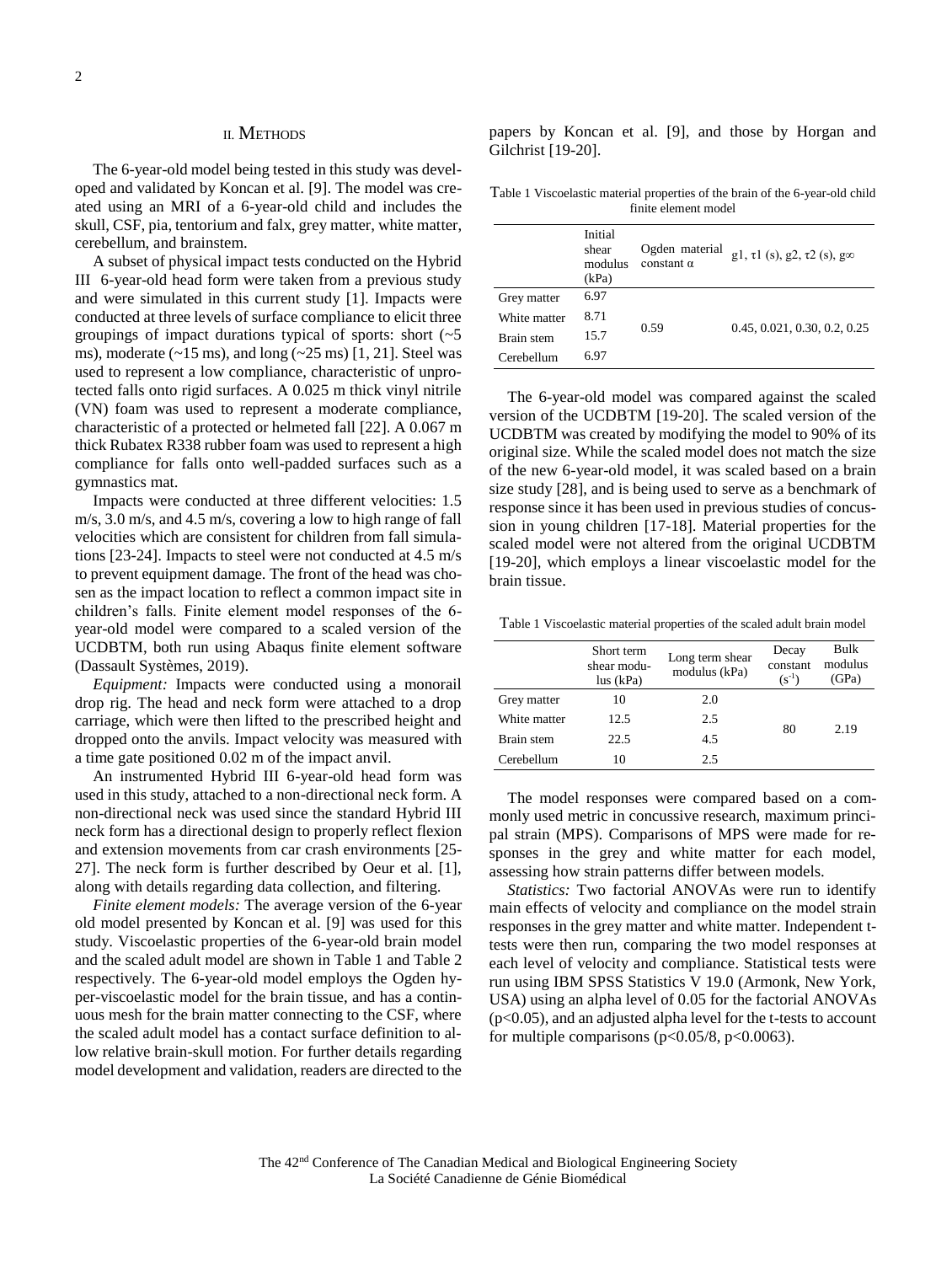

#### III. RESULTS

Peak resultant linear acceleration, and peak resultant rotational acceleration results are shown in Table 3 for all velocity and compliance conditions. A summary of the strain responses in the grey and white matter are shown in Fig 1 and Fig 2. Main effects of compliance and velocity were observed for maximum principal strain in the grey matter and white matter  $(p<0.05)$ . Peak strain increased with increasing impact velocity for all cases except in the white matter to the VN foam at 3.0 and 4.5 m/s.

Table 3 Peak resultant linear (PLA, measured in g's) and rotational acceleration (PRA, measured in  $rad/s<sup>2</sup>$ ) for frontal impacts

|                   | Steel |                          | VN foam |      | Rubber foam |      |
|-------------------|-------|--------------------------|---------|------|-------------|------|
|                   | PLA   | PR A                     | PLA     | PR A | PLA         | PR A |
| $1.5 \text{ m/s}$ | 115.7 | 4451                     | 17.7    | 977  | 9.2         | 560  |
| $3.0 \text{ m/s}$ | 354.5 | 17075 41.1               |         | 3715 | 22.4        | 1445 |
| $4.5 \text{ m/s}$ | ٠     | $\overline{\phantom{a}}$ | 97.5    | 7411 | 46.2        | 2845 |



Fig. 1 MPS values in the grey matter for front impacts to low (steel = black), moderate (VN foam = red), and high (Rubatex rubber foam = green) compliance surfaces for two finite element models of the brain. Statistically significant results marked by \*

Largest differences in MPS values in the grey matter between the 6-year-old model and scaled UCDBTM were for impacts onto the VN foam at 3.0 m/s (0.36 vs 0.20), where largest differences in MPS values in the white matter were for impacts to steel at  $3.0 \text{ m/s}$  (0.22 vs 0.43). In the grey matter, the 6-year-old model showed lower strains than the scaled UCDBTM for low duration impacts, but higher strains for the moderate and longer duration impacts. Trends were similar for strains in the white matter, though differences between the two models were minimal for the moderate and longer duration impacts.



Fig. 2 White matter MPS values impacts to low (steel = black), moderate (VN foam = red), and high (Rubatex rubber foam = green) compliance surfaces for two finite element models of the brain. Statistically significant results marked by \*

#### IV. DISCUSSION

On average, MPS values from the 6-year-old model were 5% lower for low duration impacts, 47% higher for moderate duration impacts, and 25% higher for the long duration impacts in the grey matter. For the white matter, the 6-year-old model had 45% lower strains for low duration impacts, and 6% higher strains for both the moderate and long duration impacts. Despite the 6-year-old model having a more compliant material model than the scaled adult model, strains in the white matter of the 6-year-old model were on average 50% smaller than those experienced in the grey matter, whereas for the scaled adult model, strains in the white matter were 45%, 30%, and 15% smaller for low, moderate, and long duration impacts. The accurate representation of the folds of the white matter of the 6-year-old model added some structural rigidity to the cerebrum since all white matter is connected, whereas in the scaled UCDBTM this is not the case. A sectioned view of the two models is shown in Fig 3, highlighting differences in representation of the white matter.

Geometric differences between models will also have influenced the results, given the two models have different geometry. The scaled adult model is 179 mm long and 143 mm wide, where the 6-year-old model is 179 mm long and 145 mm wide. Geometry is unlikely to affect responses on the same scale as differences from material models. Danelson et al. [29], examined how geometry affects responses of FE models, finding that size differences were more important than shape, however shape could influence the distribution of strain. Since this work examined only frontal impacts, expanding the scope to include other impact locations would be beneficial to better understand how impact location affects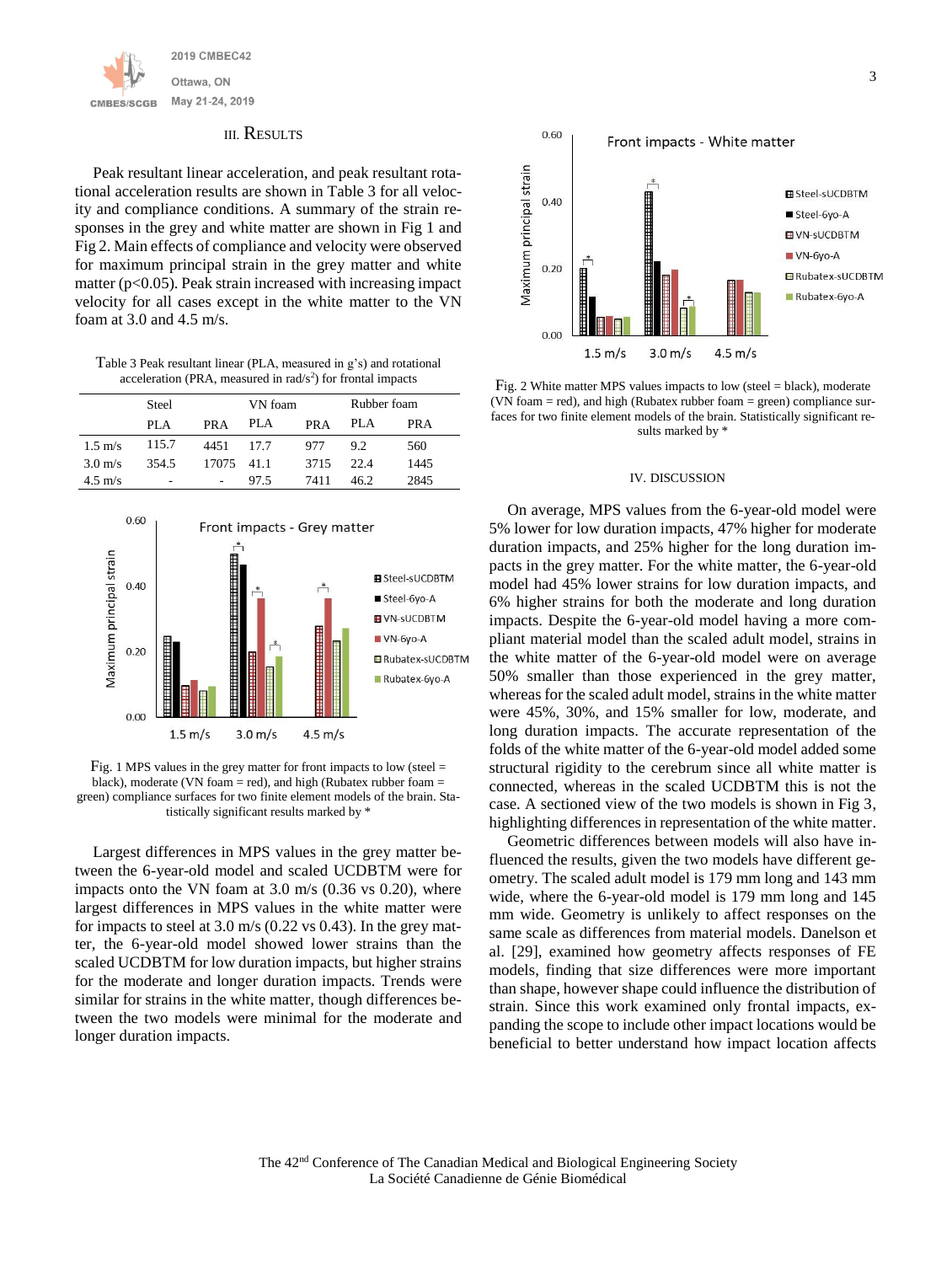how strain moves through the developing brain. Additionally, a better understanding of how strain moves through the brain at different levels of compliance could inform innovations in protective equipment, offering better protection and potentially lower risk of head injuries.



Fig. 3 Sectioned view of the scaled adult model (left) and the 6-year-old child model (right) showing the differences in white matter (dark blue) distribution

The boundary conditions of the two models also differed, with the scaled adult model using a contact surface between the brain and CSF to facilitate relative brain-skull motion, where the 6-year-old model had a continuous mesh, connecting the brain to the CSF. The contact surface modelling approach may lead to strain concentrations in areas with complex geometric contours, where the tied interface would not experience the same phenomena. Despite these differences, the 6-year-old model showed higher strains in compliant conditions, and so it is likely that strain concentrations from contact are not as influential as material model definitions. Further work is required to better understand how head injury differs in children compared to adults, and using youth-specific FE models are a valuable tool for continuing in this line of work.

# V. CONCLUSIONS

The 6-year-old model showed higher strains in more compliant conditions, with lower strains for short duration events compared to the scaled adult model. The highly accurate representation of the white matter of the 6-year-old model provided added structural rigidity compared to the scaled UCDBTM, and reduced the penetration of strain into the white matter for low duration events, despite a 43% lower shear modulus. Using a scaled adult model to represent children in injury reconstructions is inappropriate as there are significant differences in strain responses that will influence conclusions of studies pertaining to risk of injury. Overall, the 6-year-old model presents a more anatomically precise tool to investigate head injury in young children.

#### **ACKNOWLEDGMENT**

The authors would like to acknowledge the Natural Sciences and Engineering Research Council for supporting this research.

# CONFLICT OF INTEREST

The authors declare that they have no conflict of interest

### **REFERENCES**

- 1. Oeur RA, Gilchrist MD, Hoshizaki, TB (2018) Interaction of impact parameters for simulated falls in sport using three different sized Hybrid III headforms, Int J of Crashworthiness, 1-10 doi: 10.1080/13588265.2018.1441617
- 2. Holbourn AHS (1943) Mechanics of Head Injuries, The Lancet, 438-441
- 3. Ommaya AK, Gennarelli TA (1974) Cerebral Concussion and Traumatic Unconsciousness: Correlation of Experimental and Clinical Observations on Blunt Head Injuries, Brain, 97, 633- 654.
- 4. King AI, Yang KH, Zhang L et al. (2003) Is Head Injury Caused by Linear or Angular Acceleration?, IRCOBI Conference, Lisbon, Portugal.
- 5. Kleiven S (2007) Predictors for Traumatic Brain Injuries Evaluated through Accident Reconstructions, Stapp Car Crash Journal, 51, 81-114
- 6. Oeur RA, Karton C, Post A et al. (2015) A comparison of head dynamic response and brain tissue stress and strain using accident reconstructions for concussion, concussion with persistent postconcussive symptoms, and subdural hematoma, J Neurosurg., 123(2), 415-422
- 7. Viano DC, Casson IR, Pellman EJ et al. (2005) Concussion in Professional Football: Brain Responses by Finite Element Analysis: Part 9, J Neurosurg., 57(5), 891-915
- 8. Willinger R, Baumgartner D (2003) Human head tolerance limits to specific injury mechanisms, Int J of Crashworthiness, 8(6), 605-617
- 9. Koncan D, Gilchrist MD, Vassilyadi M et al. (2018) A three-dimensional finite element model of a 6-year-old child for simulating brain response from physical reconstructions of head impacts. J of Sports Eng. and Tech. (in press.)
- 10. Zhao W, Choate B, Songbai J (2018) Material properties of the brain in injury-relevant conditions - Experiments and computational modeling. Journal of the Mechanical Behavior of Biomedical Materials, 80, 222-234
- 11. Lenroot RK, Giedd JN (2006) Brain development in children and adolescents: Insights from anatomical magnetic resonance imaging, Neuroscience and Biobehavioural Reviews, 30, 718
- 12. Gefen A, Gefen N, Zhu Q et al. (2003) Age-Dependent Changes in Material Properties of the Brain and Braincase of the Rat, J Neurotrauma, 20(11), 1163-1177
- 13. Prange, MT, Margulies SS (2002) Regional, Directional, and Age-Dependent Properties of the Brain Undergoing Large Deformation J Biomech Eng-T ASME, 124, 244
- 14. Sack I, Beierbach B, Wuerfel J et al. (2009) The impact of aging and gender on brain viscoelasticity, NeuroImage, 46, 652-657